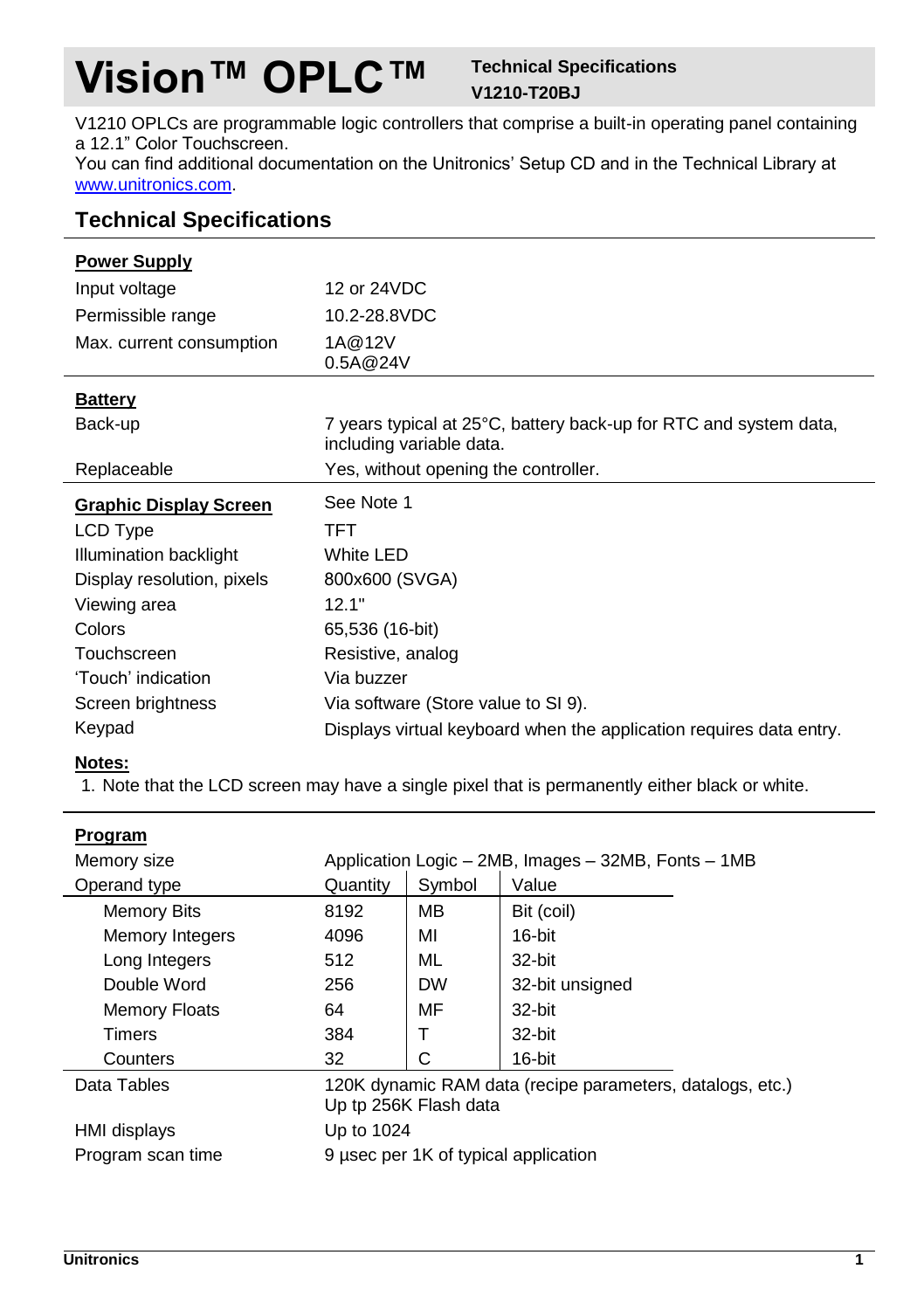#### **Removable Memory**

Micro-SD card Compatible with fast micro-SD cards; store datalogs, Alarms, Trends, Data Tables, backup Ladder, HMI, and OS. See Not[e 2](#page-1-0)

#### **Notes:**

<span id="page-1-0"></span>2. User must format via Unitronics SD tools utility.

| Communication<br>Serial ports<br><b>RS232</b>                                                                                                                                                                       | 2. See Note 3                                                                                                                                                                                                                                                                  |
|---------------------------------------------------------------------------------------------------------------------------------------------------------------------------------------------------------------------|--------------------------------------------------------------------------------------------------------------------------------------------------------------------------------------------------------------------------------------------------------------------------------|
| Galvanic isolation<br>Voltage limits                                                                                                                                                                                | Yes<br>$\pm$ 20VDC absolute maximum                                                                                                                                                                                                                                            |
| Baud rate range                                                                                                                                                                                                     | 300 to 115200 bps                                                                                                                                                                                                                                                              |
| Cable length                                                                                                                                                                                                        | Up to 15m (50')                                                                                                                                                                                                                                                                |
| <b>RS485</b><br>Galvanic isolation<br>Voltage limits<br>Baud rate range<br><b>Nodes</b><br>Cable type<br>Cable length<br><b>USB</b><br>Port type<br>Galvanic isolation<br>Specification<br>Baud rate range<br>Cable | Yes<br>-7 to +12VDC differential maximum<br>300 to 115200 bps<br>Up to 32<br>Shielded twisted pair, in compliance with EIA RS485<br>1200m maximum (4000')<br>See Note 4<br>Mini-B<br>No<br>USB 2.0 compliant; full speed<br>300 to 115200 bps<br>USB 2.0 compliant; up to 3m   |
| <b>CANbus port</b>                                                                                                                                                                                                  | 1                                                                                                                                                                                                                                                                              |
| <b>Nodes</b>                                                                                                                                                                                                        | CANopen<br>Unitronics' CANbus protocols                                                                                                                                                                                                                                        |
| Power requirements                                                                                                                                                                                                  | 127<br>60<br>24VDC $(\pm 4\%)$ , 40mA max. per unit. See Note 5                                                                                                                                                                                                                |
| Galvanic isolation                                                                                                                                                                                                  | Yes, between CANbus and controller                                                                                                                                                                                                                                             |
| Cable length/baud rate<br>See Note 5                                                                                                                                                                                | 25 <sub>m</sub><br>1 Mbit/s<br>100 <sub>m</sub><br>500 Kbit/s<br>250 m<br>250 Kbit/s<br>125 Kbit/s<br>500 m<br>100 Kbit/s<br>500 m<br>* If you require cable lengths over 500<br>1000 m*<br>50 Kbit/s<br>$1000 \text{ m}^*$<br>20 Kbit/s<br>meters, contact technical support. |
| Optional port                                                                                                                                                                                                       | User may install a single Ethernet port, or an RS232/RS485 port.<br>Available by separate order.                                                                                                                                                                               |

#### **Notes:**

- <span id="page-1-1"></span>3. The standard for each port is set to either RS232/RS485 according to DIP switch settings. Refer to the Installation Guide.
- <span id="page-1-2"></span>4. The USB port may be used for programming, OS download, and PC access. Note that COM port 1 function is suspended when this port is physically connected to a PC.
- <span id="page-1-3"></span>5. Supports both 12 and 24VDC CANbus power supply, (±4%), 40mA maximum per unit. Note that if 12 VDC is used, the maximum cable length is 150 meters.